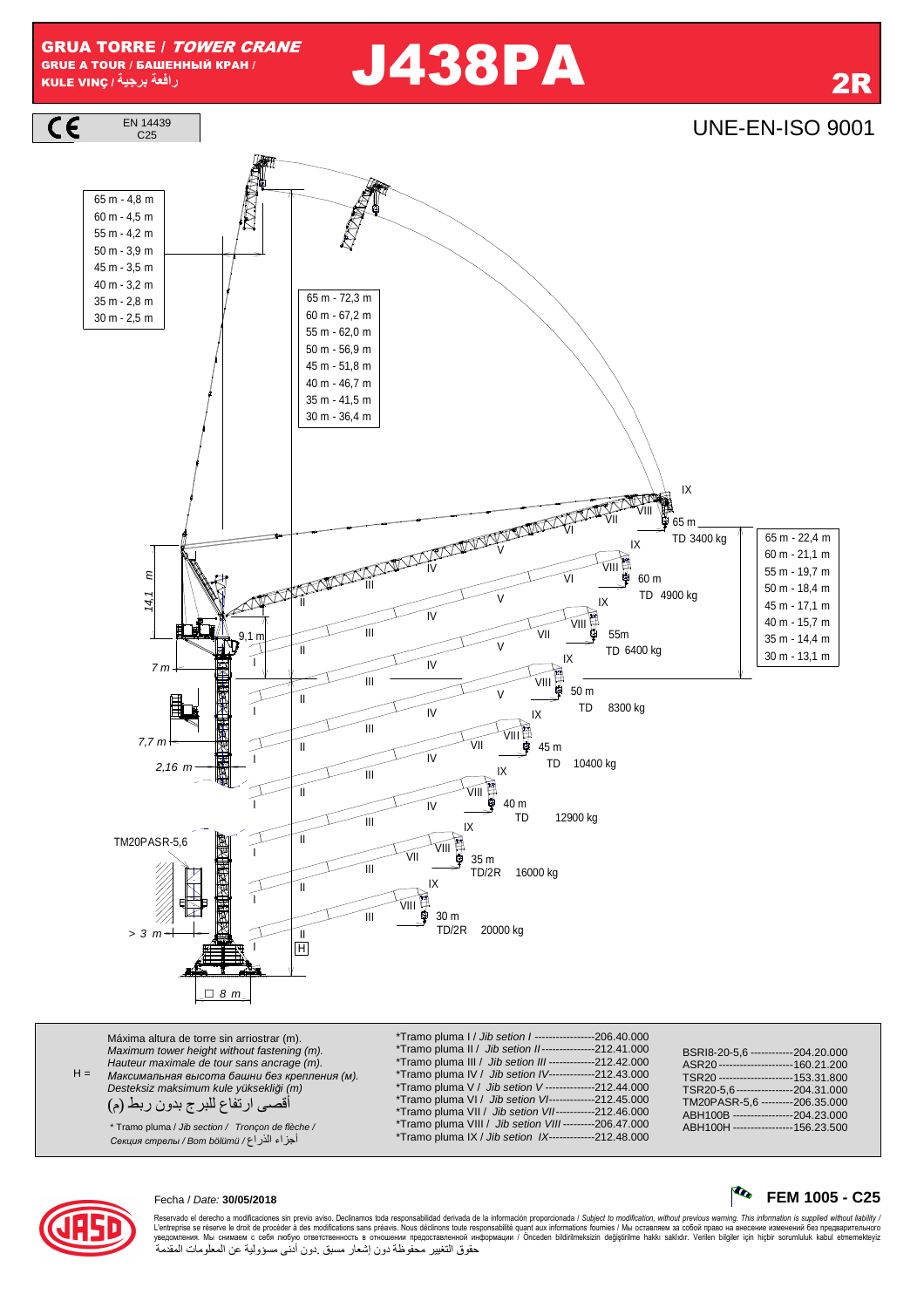$\sim$  FEM 1005 - C25





### Fecha / Date: 30/05/2018

Reservado el derecho a modificaciones sin previo aviso. Declinamos toda responsabilidad derivada de la información proporcionada / Subject to modification, without previous warning. This information is supplied without lia L'entreprise se réserve le droit de procéder à des modifications sans préavis. Nous déclinons toute responsabilité quant aux informations fournies / Мы оставляем за собой право на внесение изменений без предварительного<br>у حقوق التغيير محفوظة دون إشعار مسبق دون أدنى مسؤولية عن المعلومات المقدمة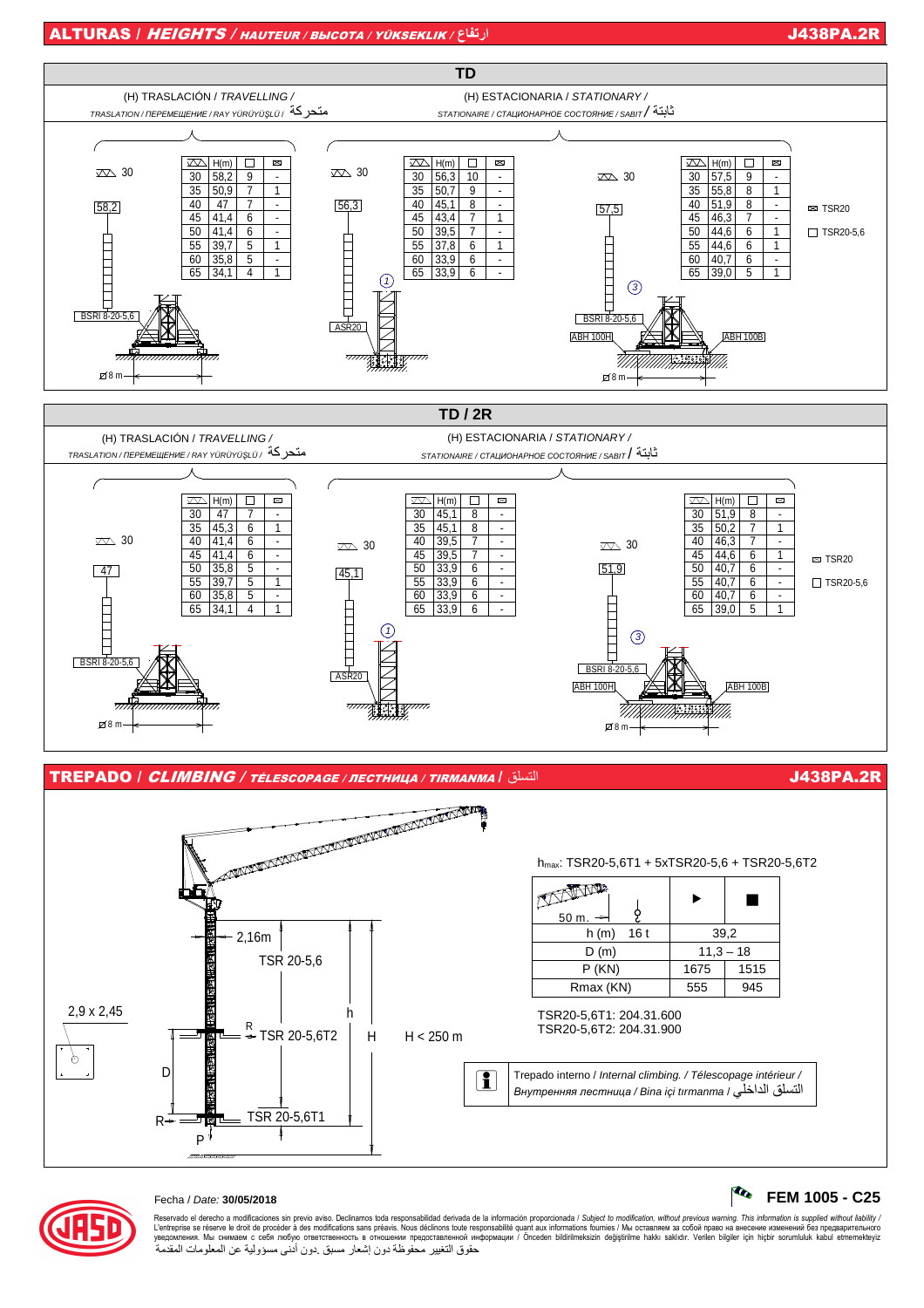# CARGAS / LOADS / CHARGES / НАГРУЗКИ / YÜKLER / ل7ا J438PA.2R

|                                                                                                                                       | <b>TD (t)</b>                                                                                                                                  | أقصى حمولة/ Cargas máximas / Maximum loads / Charges maximales / Максимальные нагрузки / Maksimum yük<br>$TD - 16t$ |                                                                                                                                     |     |                |                |                |                |                |    |                |     |
|---------------------------------------------------------------------------------------------------------------------------------------|------------------------------------------------------------------------------------------------------------------------------------------------|---------------------------------------------------------------------------------------------------------------------|-------------------------------------------------------------------------------------------------------------------------------------|-----|----------------|----------------|----------------|----------------|----------------|----|----------------|-----|
| $\sum\sum\limits$                                                                                                                     | مدى الخطاف (Alcance del gancho [m] / Hook reach [m] / Portée du crochet (m) / Радиус действия крюка (m) / Kancanın yüksekliği (m)<br><b>TD</b> |                                                                                                                     |                                                                                                                                     |     |                |                |                |                |                |    |                |     |
| [m]                                                                                                                                   | 16t $@$ (m)                                                                                                                                    | 25                                                                                                                  | 30                                                                                                                                  |     | 35             | 40             | 45             | 50             | 55             |    | 60             | 65  |
| 65 m                                                                                                                                  | 33,9                                                                                                                                           | 16,0                                                                                                                | 16,0                                                                                                                                |     | 15,2           | 12,0           | 9,6            | 7,6            | 6,0            |    | 4,6            | 3,4 |
| 60 m                                                                                                                                  | 34,2                                                                                                                                           | 16,0                                                                                                                | 16,0                                                                                                                                |     | 15,4           | 12,3           | 9,9            | 7,9            | 6,3            |    | 4,9            |     |
| 55 m                                                                                                                                  | 34,6                                                                                                                                           | 16.0                                                                                                                | 16,0                                                                                                                                |     | 15,7           | 12,6           | 10,1           | 8,1            | 6,4            |    | $\sim$         |     |
| 50 m                                                                                                                                  | 34,6                                                                                                                                           | 16,0                                                                                                                | 16,0                                                                                                                                |     | 15,7           | 12,7           | 10,3           | 8,3            |                |    |                |     |
| 45 m                                                                                                                                  | 34,8                                                                                                                                           | 16,0                                                                                                                | 16,0                                                                                                                                |     | 15,8           | 12,8           | 10,4           |                | $\blacksquare$ |    | $\blacksquare$ |     |
| 40 m                                                                                                                                  | 34,9                                                                                                                                           | 16,0                                                                                                                | 16,0                                                                                                                                |     | 15,9           | 12,9           | $\blacksquare$ | $\blacksquare$ | $\blacksquare$ |    | ۰              |     |
| 35 m                                                                                                                                  | 35,0                                                                                                                                           | 16,0                                                                                                                | 16,0                                                                                                                                |     | 16,0           |                |                |                |                |    | $\blacksquare$ |     |
| 30 <sub>m</sub>                                                                                                                       | 30,0                                                                                                                                           | 16,0                                                                                                                | 16,0                                                                                                                                |     | $\blacksquare$ | $\blacksquare$ | $\blacksquare$ |                | $\blacksquare$ |    |                |     |
| أقصى حمولة/ Cargas máximas / Maximum loads / Charges maximales / Максимальные нагрузки / Maksimum yük<br>TD/2R (t)<br>TD/2R - 16/32 t |                                                                                                                                                |                                                                                                                     |                                                                                                                                     |     |                |                |                |                |                |    |                |     |
|                                                                                                                                       |                                                                                                                                                | <b>TD</b><br>16t @                                                                                                  | Alcance del gancho [m] / Hook reach [m] / Portée du crochet (m) / Paduyc действия крюка (m)<br>/ Kancanın yüksekliği (m) مدى الخطاف |     |                |                |                |                |                |    |                |     |
| [m]                                                                                                                                   | 2R<br>32t @                                                                                                                                    | (m)                                                                                                                 | 20                                                                                                                                  | 25  | 30             | 35             | 40             | 45             | 50             | 55 | 60             | 65  |
| 65 m                                                                                                                                  | (m)                                                                                                                                            | 33 <sub>1</sub>                                                                                                     | 160                                                                                                                                 | 160 | 160            | $1A$ $R$       | 117            | 02             | 72             | 56 | $\Lambda$ 2    | 30  |

**65 m** | <sup>(iii</sup>) | 33,4 | 16,0 | 16,0 | 16,0 | 14,8 | 11,7 | 9,2 | 7,2 | 5,6 | 4,2 | 3,0 **60 m** | 33,7 | 16,0 | 16,0 | 16,0 | 15,0 | 11,9 | 9,5 | 7,5 | 5,9 | 4,5 | -**55 m** 33,7 16,0 16,0 16,0 15,1 12,0 9,6 7,6 6,0 - - **50 m** | 20,7 | 34,1 | 32,0 | 25,0 | 19,4 | 15,3 | 12,3 | 9,9 | 7,9 | - | - | -

| 45 m            | 20,7            | 34,2                                 | 32,0 | 25,0                                                                                                                               | 19,5      | 15,4                                                                                                                                | 12,4                     | 10,0 |     |     |     |    |    |    |
|-----------------|-----------------|--------------------------------------|------|------------------------------------------------------------------------------------------------------------------------------------|-----------|-------------------------------------------------------------------------------------------------------------------------------------|--------------------------|------|-----|-----|-----|----|----|----|
| 40 m            | 20,7            | 34,3                                 | 32,0 | 25,0                                                                                                                               | 19,5      | 15,5                                                                                                                                | 12,5                     |      |     |     |     |    |    |    |
| 35 m            | 20,8            | 35,0                                 | 32,0 | 25,5                                                                                                                               | 20,0      | 16,0                                                                                                                                |                          |      |     |     |     |    |    |    |
| 30 <sub>m</sub> | 20,8            | 30,0                                 | 32,0 | 25,5                                                                                                                               | 20,0      |                                                                                                                                     | $\overline{\phantom{0}}$ |      |     |     |     |    |    |    |
|                 | 2R<br>18t @ (m) | <b>TD</b><br>$9t \n\circledcirc$ (m) |      | Alcance del gancho [m] / Hook reach [m] / Portée du crochet (m) /Paðuyc действия крюка (m)<br>Kancanın yüksekliği (m) / الخطاف /   |           |                                                                                                                                     |                          |      |     |     |     |    |    |    |
| [m]             |                 |                                      |      | 25                                                                                                                                 | 30        | 35                                                                                                                                  | 40                       | 45   | 50  | 55  | 60  | 65 |    |    |
| 65 m            | 31              | 45,4                                 | 18,0 | 18,0                                                                                                                               | 14,8      | 11,7                                                                                                                                | 9,2                      | 7,2  | 5,6 | 4,2 | 3,0 |    |    |    |
|                 | 2R              | <b>TD</b>                            |      | Alcance del gancho [m] / Hook reach [m] / Portée du crochet (m) /Paðuyc действия крюка (m)<br>Kancanın yüksekliği (m) / مدى الخطاف |           |                                                                                                                                     |                          |      |     |     |     |    |    |    |
| [m]             | 24t @ (m)       |                                      |      |                                                                                                                                    | 12t @ (m) | 20                                                                                                                                  | 25                       | 30   | 35  | 40  | 45  | 50 | 55 | 60 |
| 60 m            | 25,7            | 39,8                                 | 24   | 24                                                                                                                                 | 19        | 15                                                                                                                                  | 11,9                     | 9,5  | 7,5 | 5,9 | 4,5 |    |    |    |
|                 | 2R<br><b>TD</b> |                                      |      |                                                                                                                                    |           | Alcance del gancho [m] / Hook reach [m] / Portée du crochet (m) / Paduyc deŭcmeus крюка (m)<br>Kancanın yüksekliği (m) / مدى الخطاف |                          |      |     |     |     |    |    |    |
| [m]             | 30t @ (m)       | 15t $@$ (m)                          |      |                                                                                                                                    |           |                                                                                                                                     |                          |      |     |     |     |    |    |    |
|                 |                 |                                      | 15   | 20                                                                                                                                 | 25        | 30                                                                                                                                  | 35                       | 40   | 45  | 50  | 55  |    |    |    |

**55 m** | 21,7 | 35,1 | 30 | 30 | 24,8 | 19,0 | 15,1 | 12 | 9,6 | 7,6 | 6,0

Viento fuera de servicio / Out of service wind / Vitesse du vent hors service / *Ветровая нагрузка <sup>в</sup> покое* / Rüzgar devre dı*ş*ı / 8ا رج5 9:ا

i Consultar / Consult / Nous consulter / *Консультируйтесь* / Danı*ş*ınız / #إ ع1ا

· En servicio / In service / En service / *<sup>В</sup> работе* / Devrede / 8ا 4;

Fuera de servicio / Out of service / Hors service / *<sup>В</sup> покое* / Devre dı*ş*ı / 8ا رج5



Reservado el derecho a modificaciones sin previo aviso. Declinamos toda responsabilidad derivada de la información proporcionada / Subject to modification, without previous warning. This information is supplied without lia L'entreprise se réserve le droit de procéder à des modifications sans préavis. Nous déclinons toure exponsabilité quant aux informations fournies / Мы оставляем за собой право на внесение изменений без предварительного<br>ув حقوق التغيير محفوظة دون إشعار مسبق دون أدنى مسؤولية عن المعلومات المقدمة

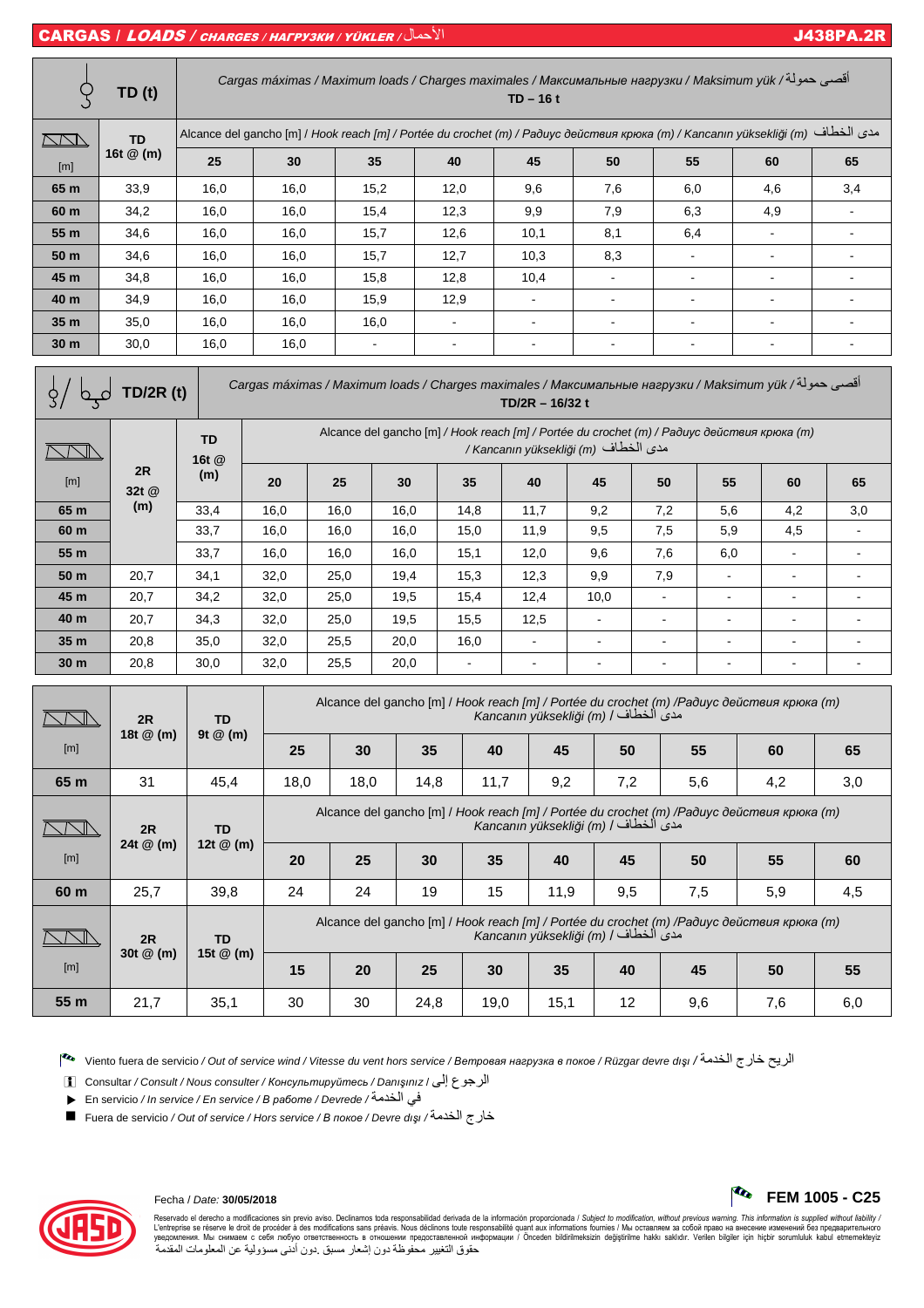

| <b>LISTA DE EMBARQUE / PACKING LIST</b><br><u> قائمة التحميل ، LISTE DE COLISAGE / СПИСОК ПОСТАВКИ / ÇEKİ LISTESİ</u>                                                                                                                                                                                                                           |         |                |                |                | <b>J438PA.2R</b> |  |  |  |  |  |
|-------------------------------------------------------------------------------------------------------------------------------------------------------------------------------------------------------------------------------------------------------------------------------------------------------------------------------------------------|---------|----------------|----------------|----------------|------------------|--|--|--|--|--|
| <b>DENOMINACIÓN / DENOMINATION / DÉSIGNATION / HA3BAHUE / AÇIKLAMA / I</b>                                                                                                                                                                                                                                                                      | $L$ [m] | $A$ [m]        | $H$ [m]        | P/W<br>[kg]    |                  |  |  |  |  |  |
| Torre inferior / Lower tower / Tour<br>inférieure / Нижняя башня Alt kule<br>TSRI-20-5,6<br>البرج السفلي                                                                                                                                                                                                                                        |         | 5,990          | 2,257          | 2,257          | 6562             |  |  |  |  |  |
| Torre /Tower/Tour<br><b>TSR20</b><br>TSR20-5.6<br>بر <i>ج / Башня / Киle</i>                                                                                                                                                                                                                                                                    |         | 4,260<br>5,990 | 2,251<br>2,257 | 2,251<br>2,257 | 3110<br>4210     |  |  |  |  |  |
| Torre asiento pista, torre superior y orientación<br>Slewing table, top tower and slewing mechanism<br>Tour pivot + tour supérieure + mécanisme d'orientation<br>Сиденье площадки + верхняя башня + поворотный<br>механизм<br>Göbek +üst kule+mekanizma<br>برج وحدة الدوران + البرج العلوي + ألية الدوران                                       |         | 9,650          | 2,320          | 2,560          | 15825            |  |  |  |  |  |
| Punta de torre / Top tower / tour supérieure / верхняя<br>رأس البرج/ башня / Kulenin kafa bölümü                                                                                                                                                                                                                                                |         | 5,860          | 2,280          | 2,380          | 5300             |  |  |  |  |  |
| Torre asiento pista + base punta de torre + orientación<br>Slewing table + tower head base + slewing mechanism<br>Tour pivot + base du porte-flèche + mécanisme<br>d'orientation<br>Сиденье площадки + основание верхней секции башни<br>+ поворотный механизм<br>Göbek + üst kule +mekanizma<br>برج وحدة الدوارن + البرج العلوي + ألية الدوران |         | 4,660          | 2,560          | 2.460          | 10525            |  |  |  |  |  |



# Fecha / Date: **30/05/2018 FEM 1005 - C25**

Reservado el derecho a modificaciones sin previo aviso. Declinamos toda responsabilidad derivada de la información proporcionada / Subject to modification, without previous warning. This information is supplied without lia L'entreprise se réserve le droit de procéder à des modifications sans préavis. Nous déclinons toure exponsabilité quant aux informations fournies / Мы оставляем за собой право на внесение изменений без предварительного<br>ув حقوق التغيير محفوظة دون إشعار مسبق دون أدنى مسؤولية عن المعلومات المقدمة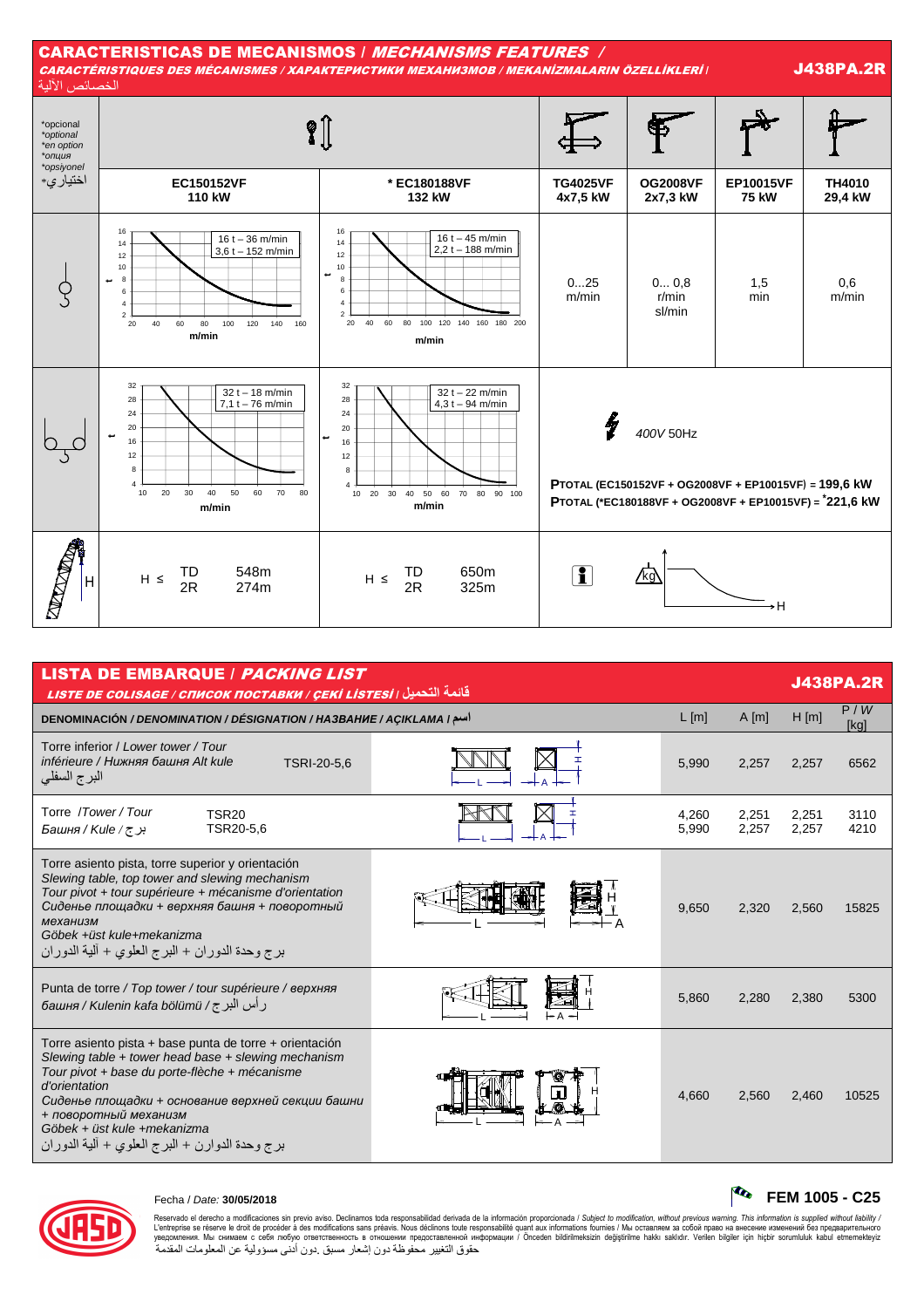| <b>LISTA DE EMBARQUE / PACKING LIST</b><br><b>J438PA.2R</b><br>قائمة التحميل <i>( LISTE DE COLISAGE / СПИСОК ПОСТАВКИ / ÇEKİ LİSTESİ</i>                                                                                                                                                                                                                                                                                                                                                                        |                                                                                    |                                                                               |                                                                               |                                                                    |  |  |  |  |  |
|-----------------------------------------------------------------------------------------------------------------------------------------------------------------------------------------------------------------------------------------------------------------------------------------------------------------------------------------------------------------------------------------------------------------------------------------------------------------------------------------------------------------|------------------------------------------------------------------------------------|-------------------------------------------------------------------------------|-------------------------------------------------------------------------------|--------------------------------------------------------------------|--|--|--|--|--|
| DENOMINACIÓN / DENOMINATION / DÉSIGNATION / HA3BAHUE / AÇIKLAMA I                                                                                                                                                                                                                                                                                                                                                                                                                                               | L[m]                                                                               | A[m]                                                                          | H[m]                                                                          | P/W<br>[kg]                                                        |  |  |  |  |  |
| [I]<br>$[  ] % \begin{center} % \includegraphics[width=\linewidth]{imagesSupplemental_3.png} % \end{center} % \caption { % Our method can be used for the proposed method. % } % \label{fig:example} %$<br>Tramo de pluma<br>[III]<br>Ш<br>$\vee$<br>VI<br><b>IV</b><br><b>Jib section</b><br>VII<br>$\frac{VIII}{V}$ IX-3R $\Delta \frac{+}{+}$<br>[IV]<br><u>AMMAANANIMAANANIMAANANIMAANANI</u><br>Tronçon de flèche<br>[V]<br>Секция стрелы<br>IVII<br>Bom bölümü<br>[VII]<br>أجزاء الذراع<br>[VIII]<br>[IX] | 6,186<br>10,460<br>10,505<br>10,550<br>10,550<br>10,550<br>5,615<br>3,720<br>2,010 | 2,160<br>1,530<br>1,530<br>1,530<br>1,500<br>1,500<br>1,500<br>1,500<br>1,900 | 1,760<br>1,740<br>1,750<br>1,750<br>1,730<br>1,725<br>1,725<br>1,855<br>2,050 | 1820<br>2705<br>2630<br>2285<br>1865<br>1750<br>968<br>975<br>1025 |  |  |  |  |  |
| Contrapluma con mecanismos, pasteca y plumin<br>Counterjib with mechanisms, reeving block and auxiliary jib<br>Contre-flèche avec mécanismes et fléchette auxiliaire<br>Ŧ<br>Противовесная консоль с механизмами и<br>вспомогательной дополнительной стрелой<br>Mekanizmalı kuiruk ve yardımcı kol uzantısı<br>الذراع المعاكس مع أليات وريشة مساعدة                                                                                                                                                             | 6,600                                                                              | 2,375                                                                         | 2,765                                                                         | 20550                                                              |  |  |  |  |  |
| Contrapluma con elevacion pluma, pasteca y plumin<br>Counterjib with luffing mechanisms, reeving block and auxiliary<br>jib<br>Contre-flèche avec mécanisme de relevage de la flèche,<br>moufle et fléchette<br>Противовесная консоль с механизмом подъема стрелы,<br>блоком и дополнительной стрелой<br>Kaldırma kollu, makara düzenekli ve kol uzantılı kuiruk<br>الذراع المعاكس مع رافع الذراع والبكرة والريشة الاضافية                                                                                      | 6,600                                                                              | 2,200                                                                         | 2,555                                                                         | 11860                                                              |  |  |  |  |  |
| Mecanismo elevacion carga / Hoisting mechanism /<br>I<br>Mécanisme de levage de charge / Подъем груза / Yük<br>رافع الحمولة/ kaldırma<br>≤A >                                                                                                                                                                                                                                                                                                                                                                   | 2,650                                                                              | 2,470                                                                         | 2,170                                                                         | 8690                                                               |  |  |  |  |  |
| TD/2R<br>Polipasto / Hook assembly /<br>$\pmb{\alpha}$<br>I<br>بكرة / Palan / Полиспаст / Kanca takımı<br><b>TD</b>                                                                                                                                                                                                                                                                                                                                                                                             | 1,010<br>0,180                                                                     | 0,414<br>0,3458                                                               | 1,985<br>2,090                                                                | 785<br>380                                                         |  |  |  |  |  |
| Ŧ.<br>Tirante sostén pluma / Jib support tie / Tirant de fleche<br>Растяжка поддержки стрелы / Kol destek bağları<br>مشد دعامة الذراع/                                                                                                                                                                                                                                                                                                                                                                          | 5,850                                                                              | 0,430                                                                         | 0,615                                                                         | 2375                                                               |  |  |  |  |  |
| Parte superior<br>طودو<br>Top part<br>$+$ A $+$                                                                                                                                                                                                                                                                                                                                                                                                                                                                 | 11,950                                                                             | 2,247                                                                         | 1,702                                                                         | 6840                                                               |  |  |  |  |  |
| Plataforma y cabina (2 x 1,5) / Platform and cabin<br>Plateforme et cabine / Платформа и кабина / Platform ve<br>منصة وكابينة / kabin                                                                                                                                                                                                                                                                                                                                                                           | 3,670                                                                              | 1,925                                                                         | 2,480                                                                         | 1130                                                               |  |  |  |  |  |
| Transporte torre de montaje / Jacking cage<br>transport / Transport de tour de montage /<br>Транспортировка монтажной башни /<br>TM20PASR-5,6<br>نقل بر ج / Kaldırma kafesinin taşınması<br>التركيب                                                                                                                                                                                                                                                                                                             | 10,820                                                                             | 2,285                                                                         | 2,395                                                                         | 12140                                                              |  |  |  |  |  |
| Contrapeso / Counterweight                                                                                                                                                                                                                                                                                                                                                                                                                                                                                      | 4,500                                                                              | 0,340                                                                         | 0,830                                                                         | 6000                                                               |  |  |  |  |  |
| اوزان معاكسة / Contrepoids / Противовес / Denge ağırlığı                                                                                                                                                                                                                                                                                                                                                                                                                                                        | 2,200                                                                              | 0,340                                                                         | 0,830                                                                         | 3000                                                               |  |  |  |  |  |
|                                                                                                                                                                                                                                                                                                                                                                                                                                                                                                                 | 3200                                                                               | 0,340                                                                         | 1,150                                                                         | 6000                                                               |  |  |  |  |  |
| Contrapeso /<br>Counterweight /<br>Lastre / Ballast / Lest / Балласт<br>Contrepoids /<br>ٹقل / Alt ağirlik taşlari<br>Противовес / Denge<br>اوزان معاكسة/ ağırlığı                                                                                                                                                                                                                                                                                                                                              | 3,8                                                                                | 0,58                                                                          | 1,5                                                                           | 6000                                                               |  |  |  |  |  |



## Fecha / Date: 30/05/2018

 $\sqrt{\frac{A_{\bullet}}{A_{\bullet}}}$  FEM 1005 - C25 . مصدر المسلم المسلم المسلم المسلم المسلم المسلم المسلم المسلم المسلم المسلم المسلم المسلم المسلم المسلم المسلم<br>- Reservation and inference and inference in provide and inference is and inference and inference and infere